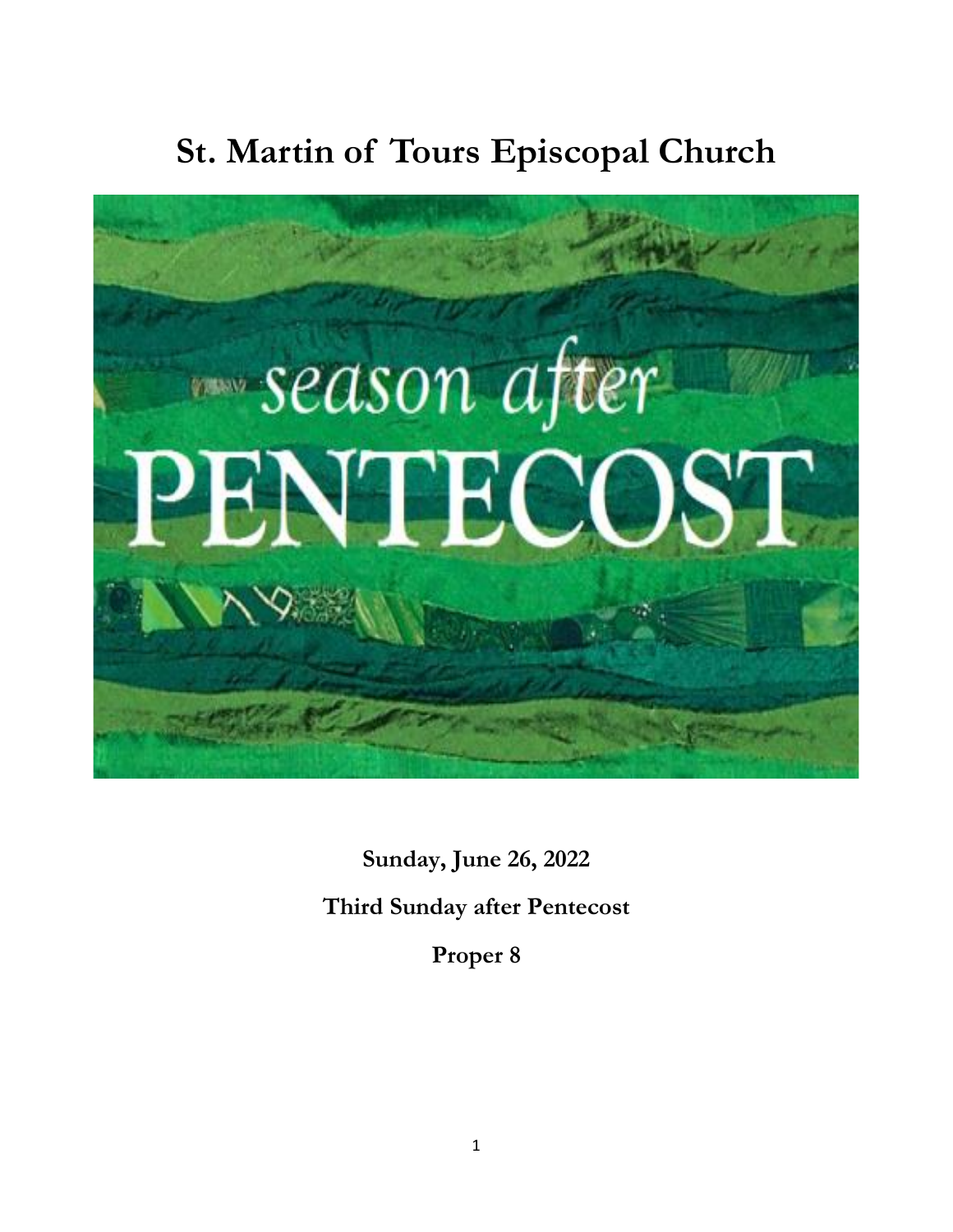# **The Holy Eucharist**

*Please stand as you are able. Book of Common Prayer Page 355*

#### **Prelude**





 $\overline{a}$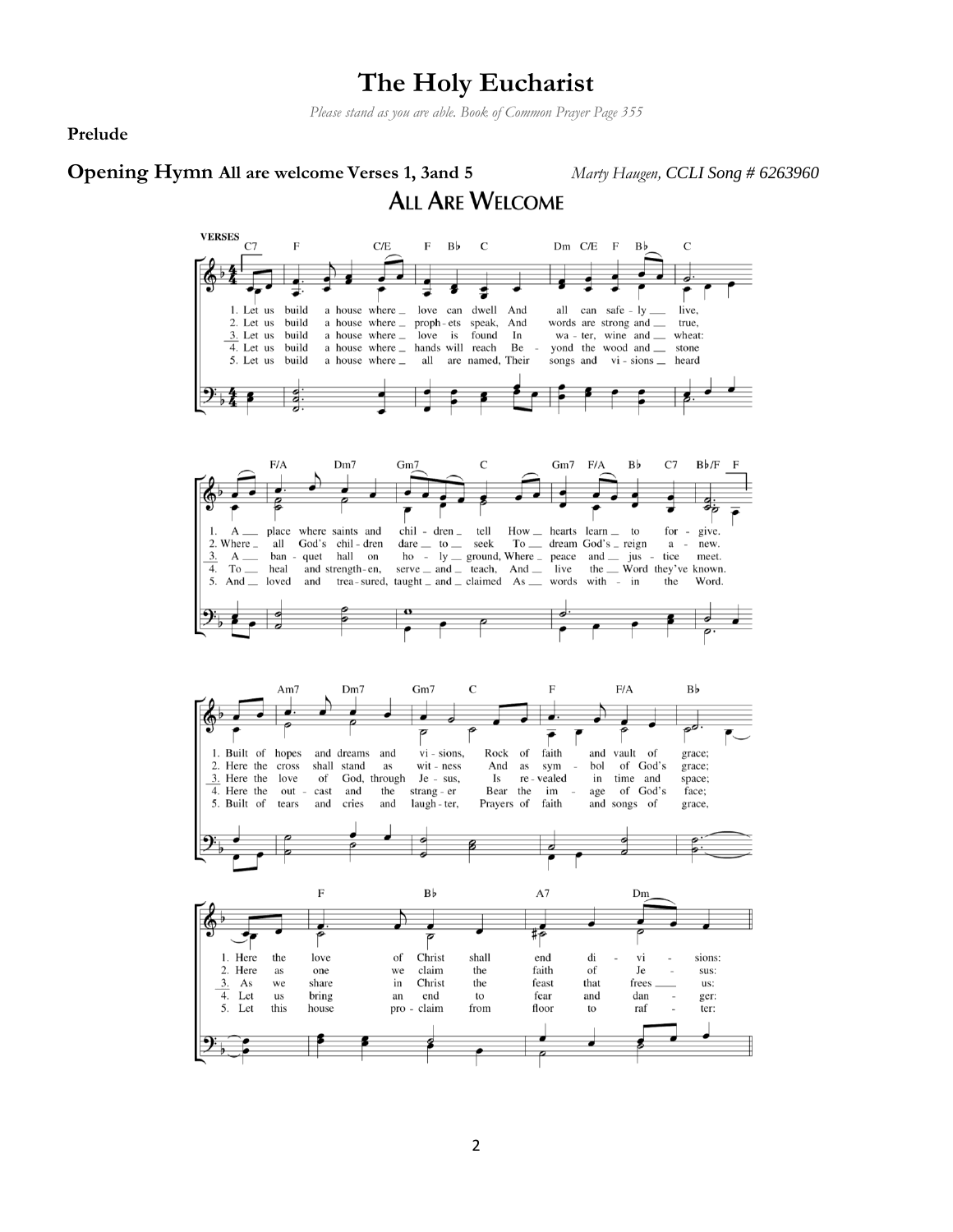

**The Word of God**

*Celebrant:* Blessed be God: Father, Son, and Holy Spirit. **People: And blessed be God's kingdom, now and for ever. Amen.** *Celebrant:* Almighty God, to you all hearts are open, all desires known, and from you no secrets are hid: Cleanse the thoughts of our hearts by the inspiration of your Holy Spirit, that we may perfectly love you, and worthily magnify your holy Name; through Christ our Lord. **Amen.**

**Song of Praise S-280 The Hymnal 1982 Glory to God Gloria in Excelsis Deo**

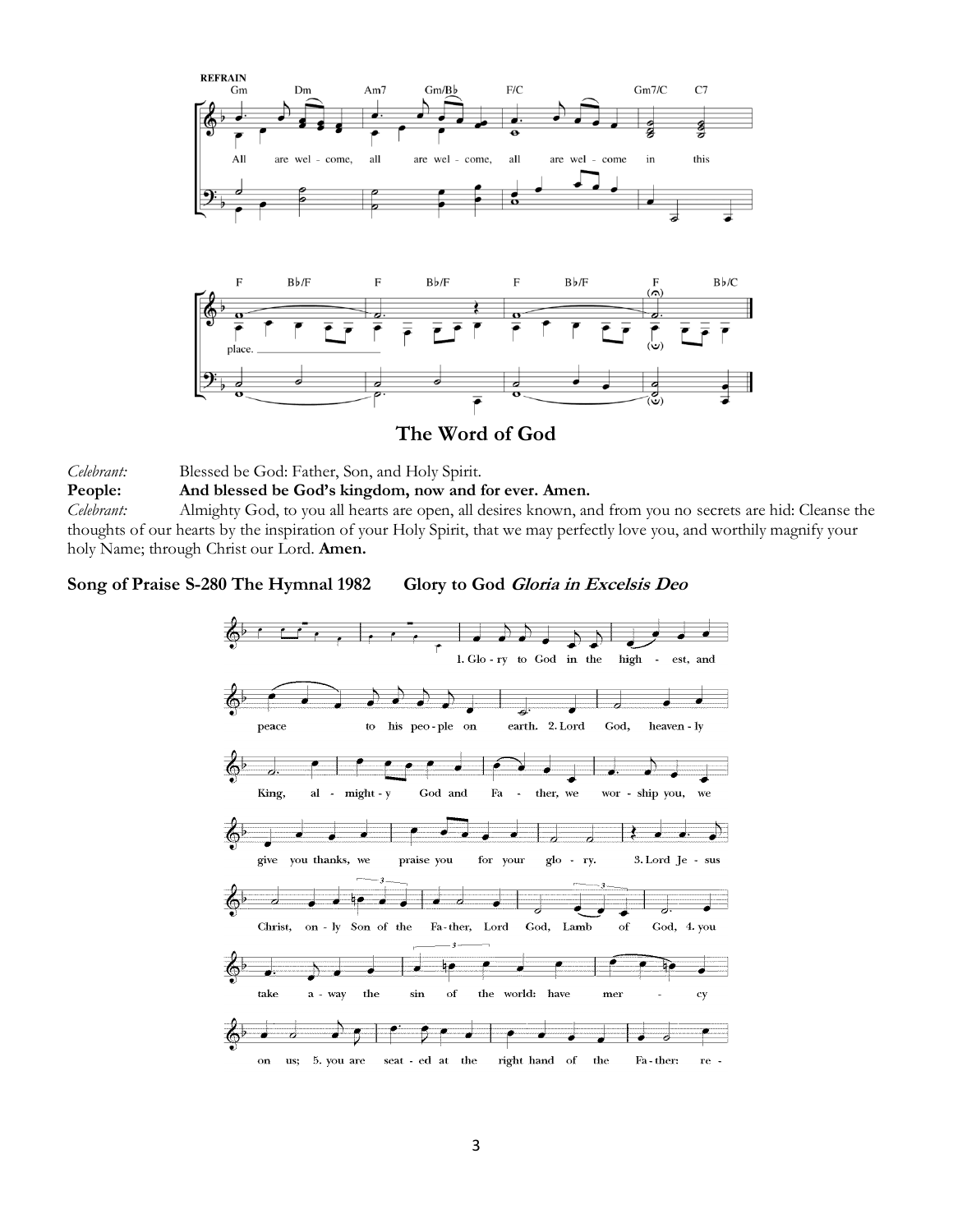

*Hymn permission used by Rite Song a one-time use reprint license for congregational use.*

#### **The Collect of the Day**

| The Lord be with you.<br>Celebrant: |  |
|-------------------------------------|--|
|-------------------------------------|--|

**People** And also with you.

*Celebrant* Let us pray.

Almighty God, you have built your Church upon the foundation of the apostles and prophets, Jesus Christ himself being the chief cornerstone: Grant us so to be joined together in unity of spirit by their teaching, that we may be made a holy temple acceptable to you; through Jesus Christ our Lord, who lives and reigns with you and the Holy Spirit, one God, for ever and ever. **Amen.**

#### **The Lessons**

#### **The First Lesson 2 Kings 2:1-2, 6-14**

#### When the LORD was about to take Elijah up to heaven by a whirlwind, Elijah and Elisha were on their way from Gilgal. Elijah said to Elisha, "Stay here; for the LORD has sent me as far as Bethel." But Elisha said, "As the LORD lives, and as you yourself live, I will not leave you." So they went down to Bethel. Then Elijah said to him, "Stay here; for the LORD has sent me to the Jordan." But he said, "As the LORD lives, and as you yourself live, I will not leave you." So the two of them went on. Fifty men of the company of prophets also went, and stood at some distance from them, as they both were standing by the Jordan. Then Elijah took his mantle and rolled it up, and struck the water; the water was parted to the one side and to the other, until the two of them crossed on dry ground. When they had crossed, Elijah said to Elisha, "Tell me what I may do for you, before I am taken from you." Elisha said, "Please let me inherit a double share of your spirit." He responded, "You have asked a hard thing; yet, if you see me as I am being taken from you, it will be granted you; if not, it will not." As they continued walking and talking, a chariot of fire and horses of fire separated the two of them, and Elijah ascended in a whirlwind into heaven. Elisha kept watching and crying out, "Father, father! The chariots of Israel and its horsemen!" But when he could no longer see him, he grasped his own clothes and tore them in two pieces. He picked up the mantle of Elijah that had fallen from him, and went back and stood on the bank of the Jordan. He took the mantle of Elijah that had fallen from him, and struck the water, saying, "Where is the LORD, the God of Elijah?" When he had struck the water, the water was parted to the one side and to the other, and Elisha went over.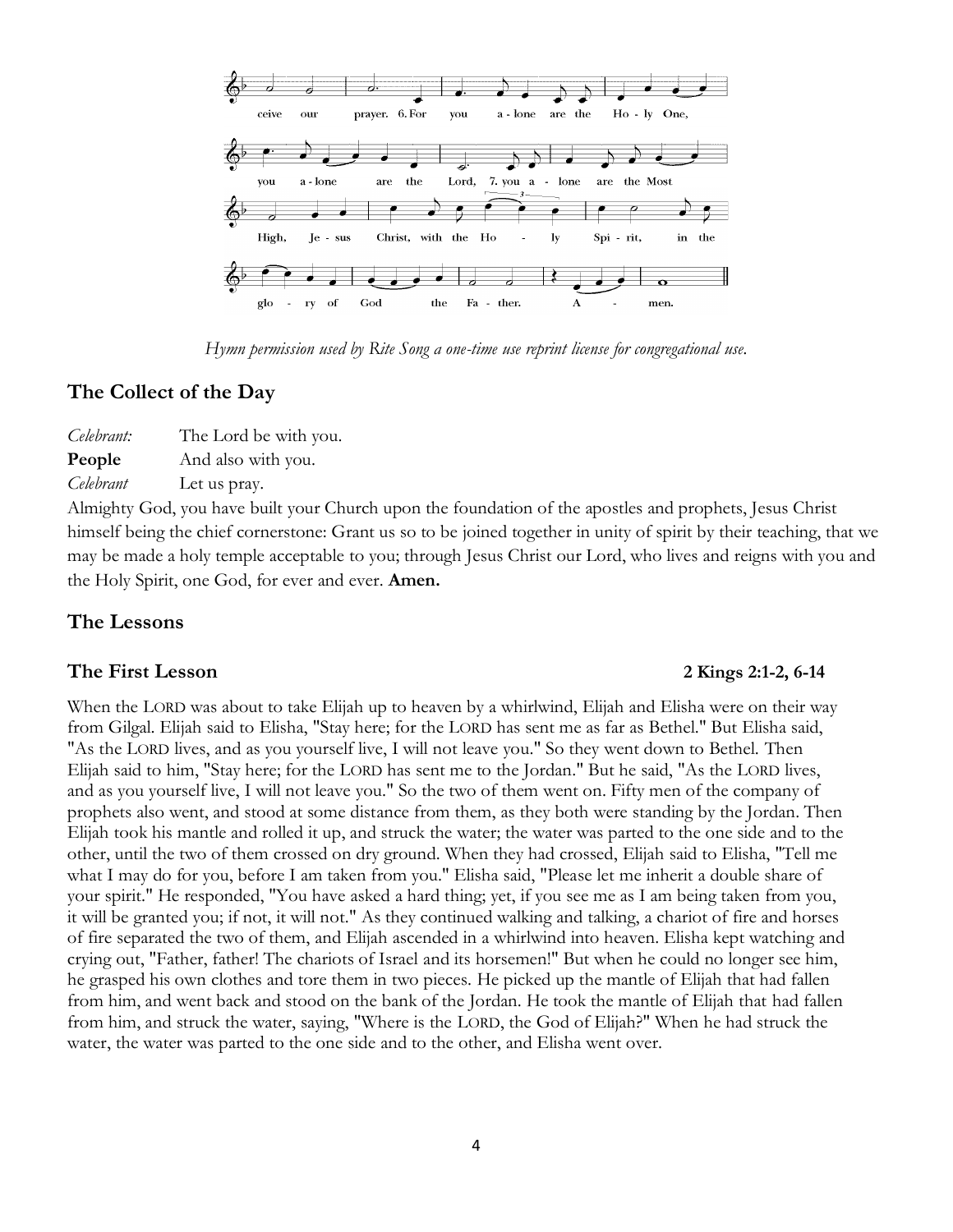**Psalm 77:1-2, 11-20** *Voce mea ad Dominum*



© 1956, Jerome Webster Meachen.

- **1 I will cry aloud to /God; \*I will cry aloud, and he will /hear me.|| 2 In the day of my trouble I sought the /Lord; \*my hands were stretched out by night and did not tire; I refused to be /comforted.**
- **11 I will remember the works of the /LORD, \*and call to mind your wonders of old /time.|| 12 I will meditate on all your /acts \*and ponder your mighty /deeds.**
- **13 Your way, O God, is /holy; \*who is so great a god as our /God?|| 14 You are the God who works /wonders \*and have declared your power among the /peoples.**
- **15 By your strength you have redeemed your /people, \*the children of Jacob and /Joseph.|| 16 The waters saw you, O God; the waters saw you and /trembled; \*the very depths were /shaken.**
- **17 The clouds poured out water; the skies t/hundered; \*your arrows flashed to and /fro;|| 18 The sound of your thunder was in the whirlwind; your lightnings lit up the /world; \*the earth trembled and /shook.**
- **19 Your way was in the sea, and your paths in the great /waters, \*yet your footsteps were not /seen.|| 20 You led your people like a /flock \*by the hand of Moses and /Aaron.**

### **The Second Lesson Galatians 5:1,13-25**

For freedom Christ has set us free. Stand firm, therefore, and do not submit again to a yoke of slavery.

For you were called to freedom, brothers and sisters; only do not use your freedom as an opportunity for self-indulgence, but through love become slaves to one another. For the whole law is summed up in a single commandment, "You shall love your neighbor as yourself." If, however, you bite and devour one another, take care that you are not consumed by one another.

Live by the Spirit, I say, and do not gratify the desires of the flesh. For what the flesh desires is opposed to the Spirit, and what the Spirit desires is opposed to the flesh; for these are opposed to each other, to prevent you from doing what you want. But if you are led by the Spirit, you are not subject to the law. Now the works of the flesh are obvious: fornication, impurity, licentiousness, idolatry, sorcery, enmities, strife, jealousy, anger, quarrels, dissensions, factions, envy, drunkenness, carousing, and things like these. I am warning you, as I warned you before: those who do such things will not inherit the kingdom of God.

By contrast, the fruit of the Spirit is love, joy, peace, patience, kindness, generosity, faithfulness, gentleness, and self-control. There is no law against such things. And those who belong to Christ Jesus have crucified the flesh with its passions and desires. If we live by the Spirit, let us also be guided by the Spirit.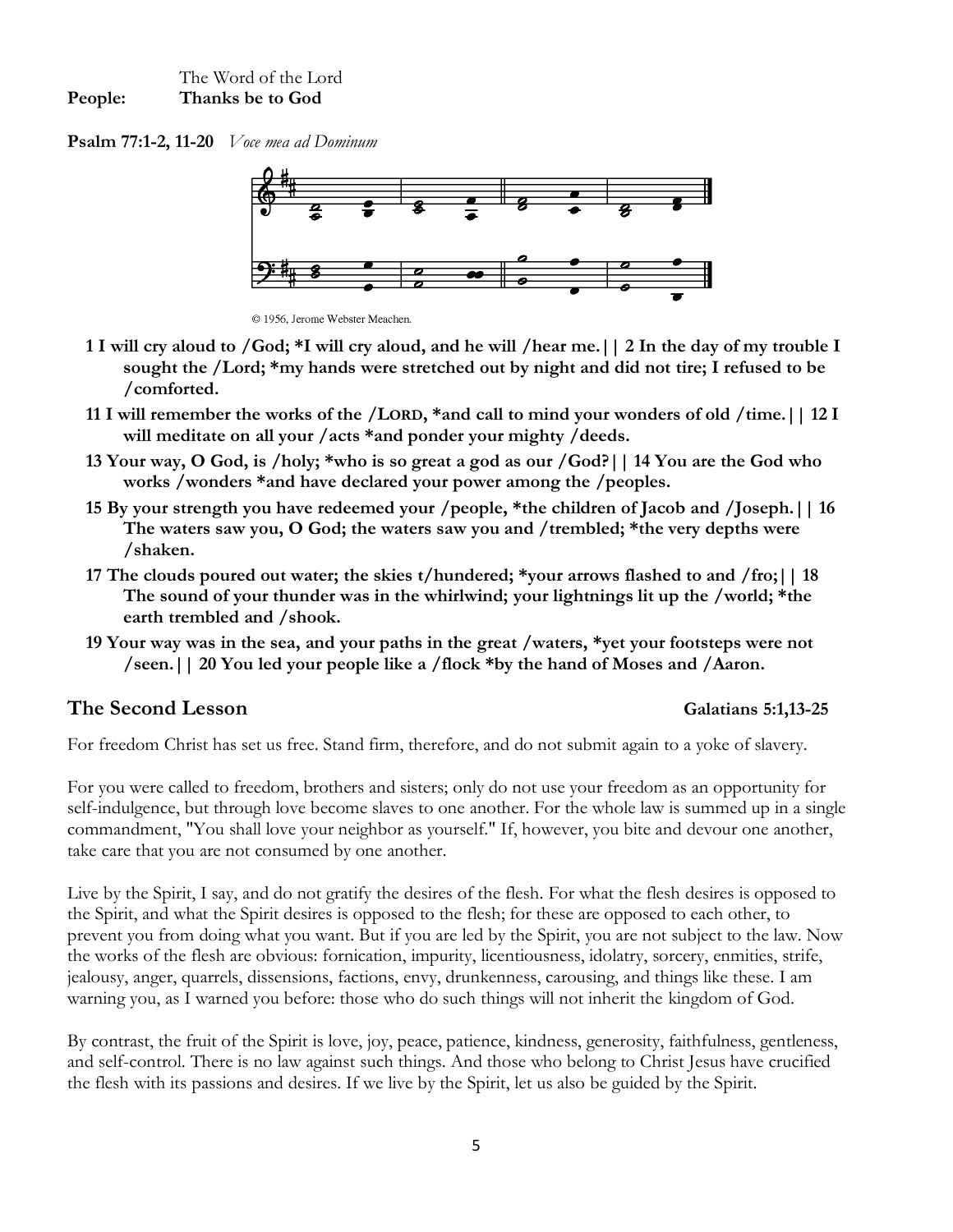The Word of the Lord **People Thanks be to God**

#### **Sequence Hymn LEVAS 101 Verses 1, 2 and 5**

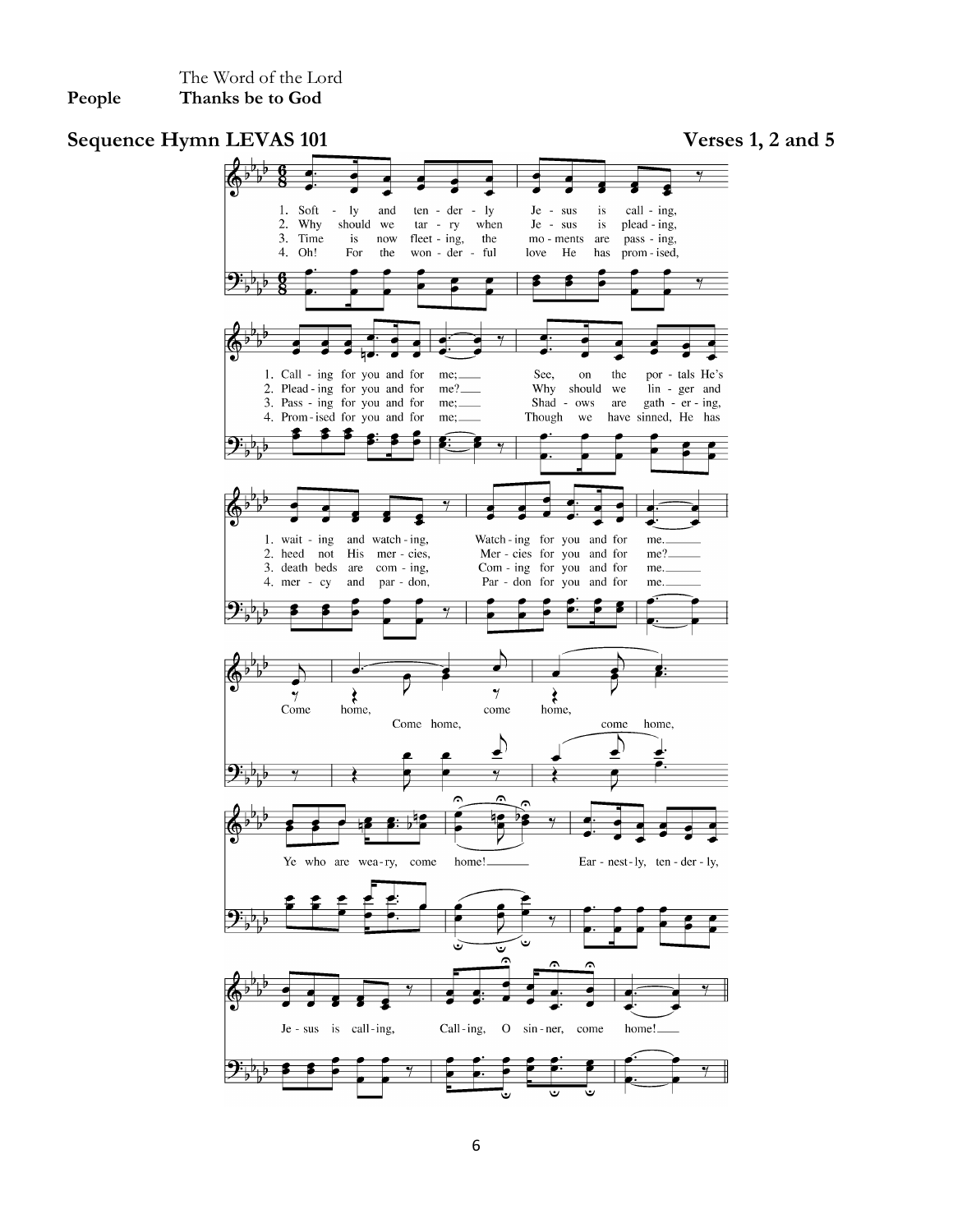# **The Holy Gospel**

*Then, all standing, the Deacon or a Priest reads the Gospel, first saying* The Holy Gospel of our Lord Jesus Christ according to Luke**. Luke 9:51-62 People: Glory to you, Lord Christ.**

When the days drew near for Jesus to be taken up, he set his face to go to Jerusalem. And he sent messengers ahead of him. On their way they entered a village of the Samaritans to make ready for him; but they did not receive him, because his face was set toward Jerusalem. When his disciples James and John saw it, they said, "Lord, do you want us to command fire to come down from heaven and consume them?" But he turned and rebuked them. Then they went on to another village.

As they were going along the road, someone said to him, "I will follow you wherever you go." And Jesus said to him, "Foxes have holes, and birds of the air have nests; but the Son of Man has nowhere to lay his head." To another he said, "Follow me." But he said, "Lord, first let me go and bury my father." But Jesus said to him, "Let the dead bury their own dead; but as for you, go and proclaim the kingdom of God." Another said, "I will follow you, Lord; but let me first say farewell to those at my home." Jesus said to him, "No one who puts a hand to the plow and looks back is fit for the kingdom of God."

#### The Gospel of the Lord **People: Praise to you, Lord Christ.**

#### **The Sermon**

#### **The Nicene Creed** *(stand as you are able)*

**We believe in one God, the Father, the Almighty, maker of heaven and earth, of all that is, seen and unseen. We believe in one Lord, Jesus Christ, the only Son of God, eternally begotten of the Father, God from God, Light from Light, true God from true God, begotten, not made, of one being with the Father. Through him all things were made. For us and for our salvation he came down from heaven: by the power of the Holy Spirit, he became incarnate from the Virgin Mary, and was made man. For our sake he was crucified under Pontius Pilate; he suffered death and was buried. On the third day he rose again in accordance with the Scriptures; he ascended into heaven and is seated at the right hand of the Father. He will come again in glory to judge the living and the dead, and his kingdom will have no end. We believe in the Holy Spirit, the Lord, the giver of life, who proceeds from the Father and the Son. With the Father and the Son he is worshiped and glorified. He has spoken through the Prophets. We believe in one holy catholic and apostolic Church. We acknowledge one baptism for the forgiveness of sins. We look for the resurrection of the dead, and the life of the world to come. Amen.**

### **Prayers of the People Form IV**

Let us pray for the Church and for the world.

Grant, Almighty God, that all who confess your Name may be united in your truth, live together in your love, and reveal your glory in the world. *Silence* Lord, in your mercy **Hear our prayer.**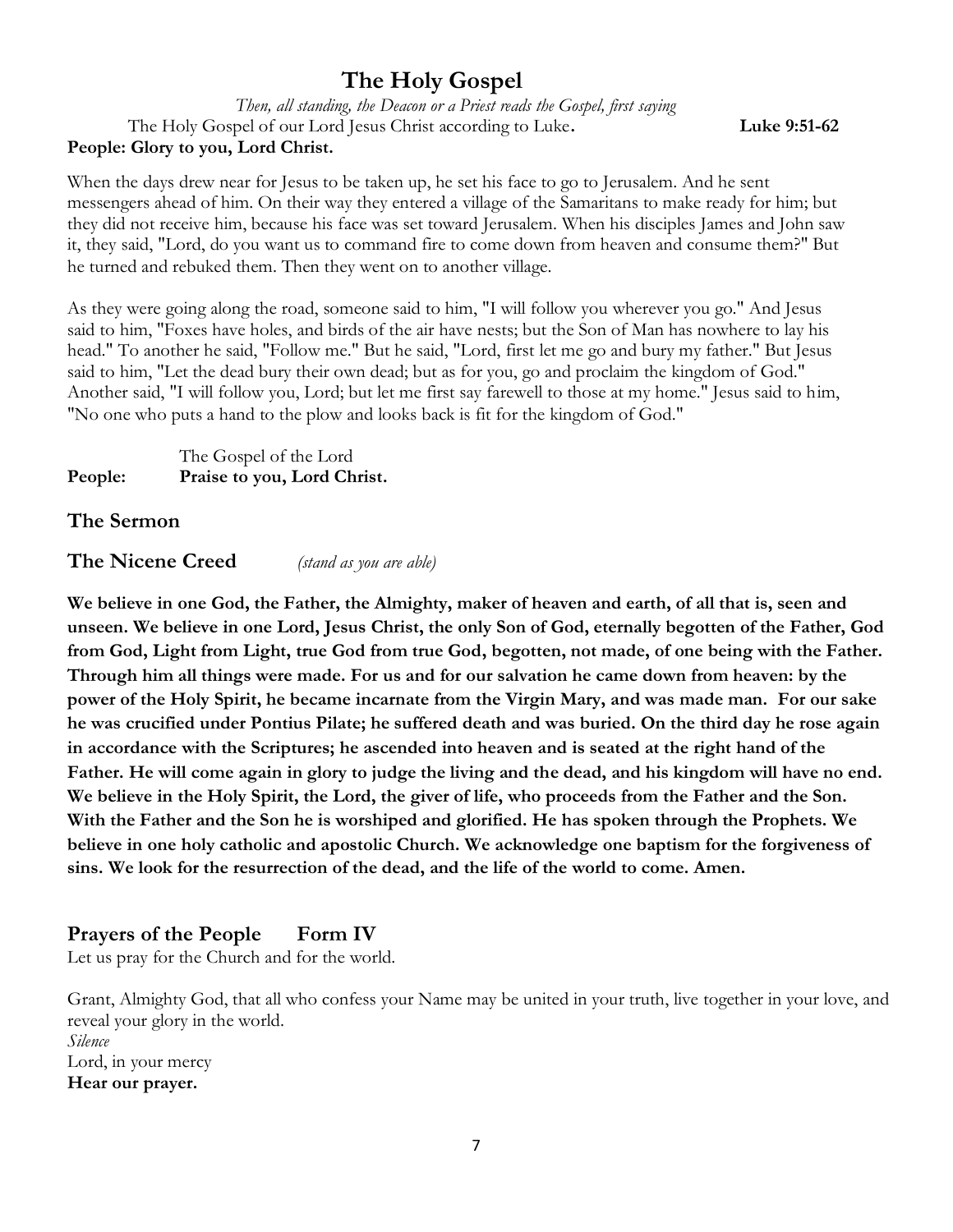Guide the people of this land, and of all the nations, in the ways of justice and peace; that we may honor one another and serve the common good.

*Silence* Lord, in your mercy **Hear our prayer.** 

Give us all a reverence for the earth as your own creation, that we may use its resources rightly in the service of others and to your honor and glory.

*Silence*  Lord, in your mercy

#### **Hear our prayer.**

Bless all whose lives are closely linked with ours, and grant that we may serve Christ in them, and love one another as he loves us. *Silence* 

Lord, in your mercy

#### **Hear our prayer.**

Comfort and heal all those who suffer in body, mind, or spirit; give them courage and hope in their troubles, and bring them the joy of your salvation.

*Silence*  Lord, in your mercy **Hear our prayer.** 

We commend to your mercy all who have died, that your will for them may be fulfilled; and we pray that we may share with all your saints in your eternal kingdom.

*Silence* Lord, in your mercy **Hear our prayer.**

*The Celebrant adds a concluding Collect.*

**People: Amen. Confession of Sin** *(kneeling)* Let us confess our sins against God and our neighbor.

*Silence may be kept. The Minister and People, then together say.*

**Most merciful God, we confess that we have sinned against you in thought, word, and deed, by what we have done, and by what we have left undone. We have not loved you with our whole heart; we have not loved our neighbors as ourselves. We are truly sorry and we humbly repent. For the sake of your Son Jesus Christ, have mercy on us and forgive us; that we may delight in your will, and walk in your ways, to the glory of your Name. Amen.**

#### *The Priest alone stands and says.*

Almighty God have mercy on you, forgive you all your sins through our Lord Jesus Christ, strengthen you in all goodness, and by the power of the Holy Spirit keep you in eternal life. **Amen.**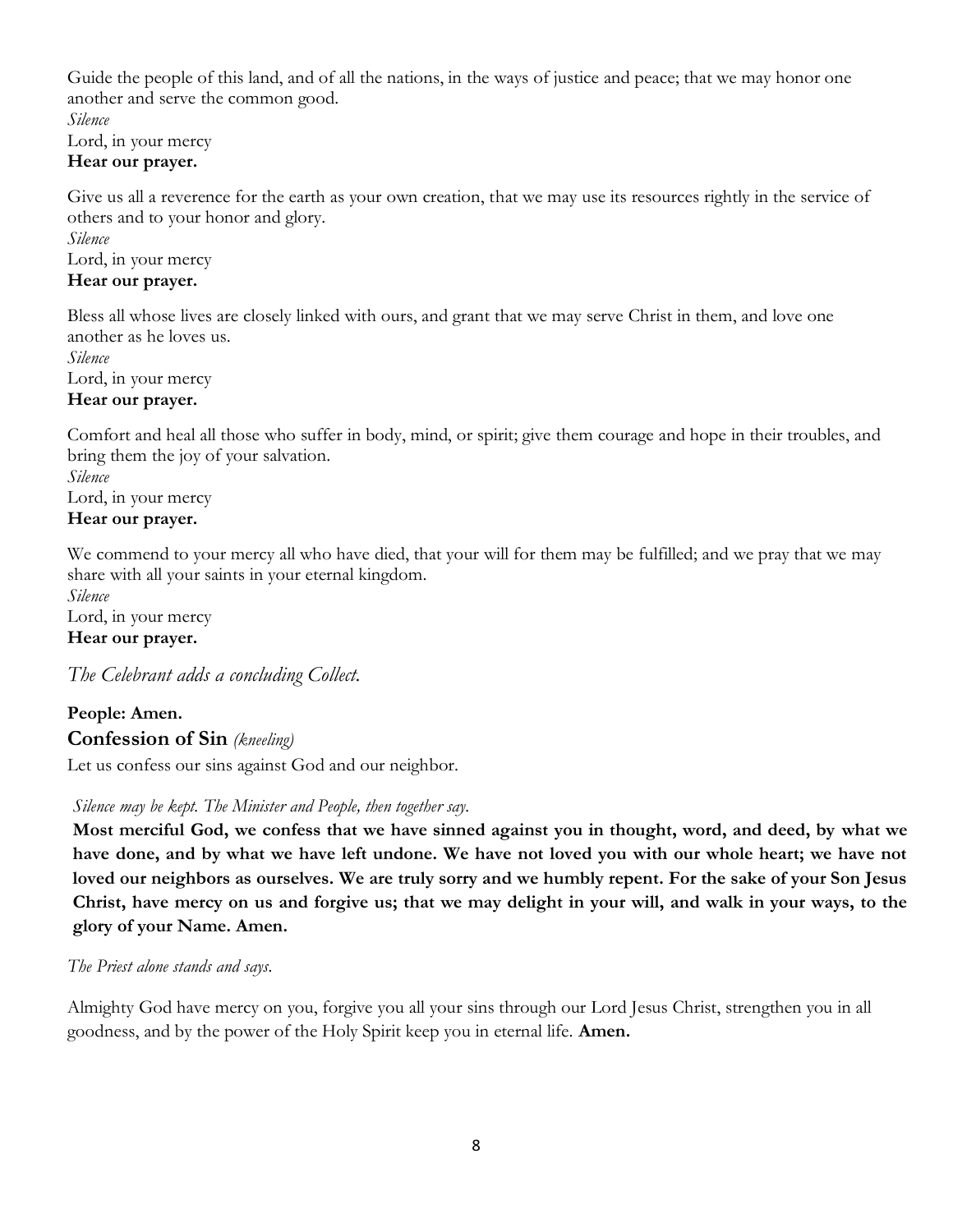#### **The Peace**

| All stand as able |                                                                         |
|-------------------|-------------------------------------------------------------------------|
|                   | The peace of the Lord be always with you.                               |
| People:           | And also with you.                                                      |
|                   | The Ministers and People may greet one another in the name of the Lord. |

#### **Announcements and Offertory Sentence**

*Celebrant:* Walk in love as Christ loved us and gave himself for us, an offering and sacrifice to God.

#### **Offertory Hymn 304 I come with joy to meet my Lord**



Words: Brian A. Wren (b. 1936), alt. Copyright @1971 by Hope Publishing Company. Music: Land of Rest, American folk melody; adapt. and harm. Annabel Morris Buchanan (1889-1983) Copyright ©1938 by J. Fischer & Bro., a division of Belwin-Mills Publishing Corp. Copyright renewed. All rights reserved. Used with permission.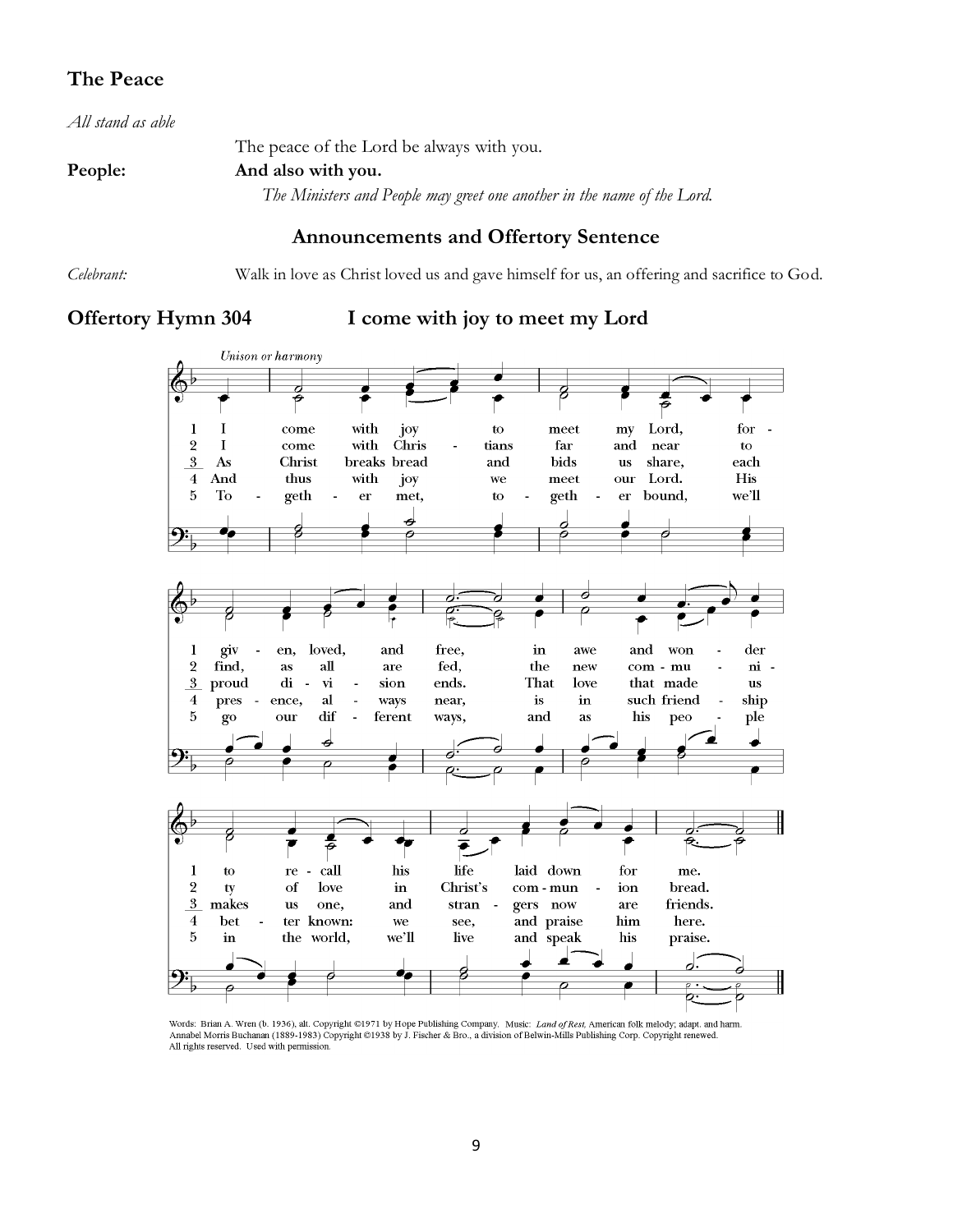# **The Holy Communion**

*Presentation of our offerings and ourselves (Please stand and sing)*



**The Great Thanksgiving**

*Eucharistic Prayer C BCP page 369*

| Celebrant: | The Lord be with you.                      |
|------------|--------------------------------------------|
| People:    | And also with you.                         |
| Celebrant: | Lift up your hearts.                       |
| People:    | We lift them to the Lord.                  |
| Celebrant: | Let us give thanks to the Lord our God.    |
| People:    | It is right to give him thanks and praise. |

*Then, facing the Holy Table, the Celebrant proceeds* 

God of all power, Ruler of the Universe, you are worthy of glory and praise. **Glory to you for ever and ever.**

At your command all things came to be: the vast expanse of interstellar space, galaxies, suns, the planets in their courses, and this fragile earth, our island home.

**By your will they were created and have their being**.

From the primal elements you brought forth the human race, and blessed us with memory, reason, and skill. You made us the rulers of creation. But we turned against you, and betrayed your trust; and we turned against one another.

#### **Have mercy, Lord, for we are sinners in your sight**.

Again and again, you called us to return. Through prophets and sages you revealed your righteous Law. And in the fullness of time you sent your only Son, born of a woman, to fulfill your Law, to open for us the way of freedom and peace.

**By his blood, he reconciled us. By his wounds, we are healed.**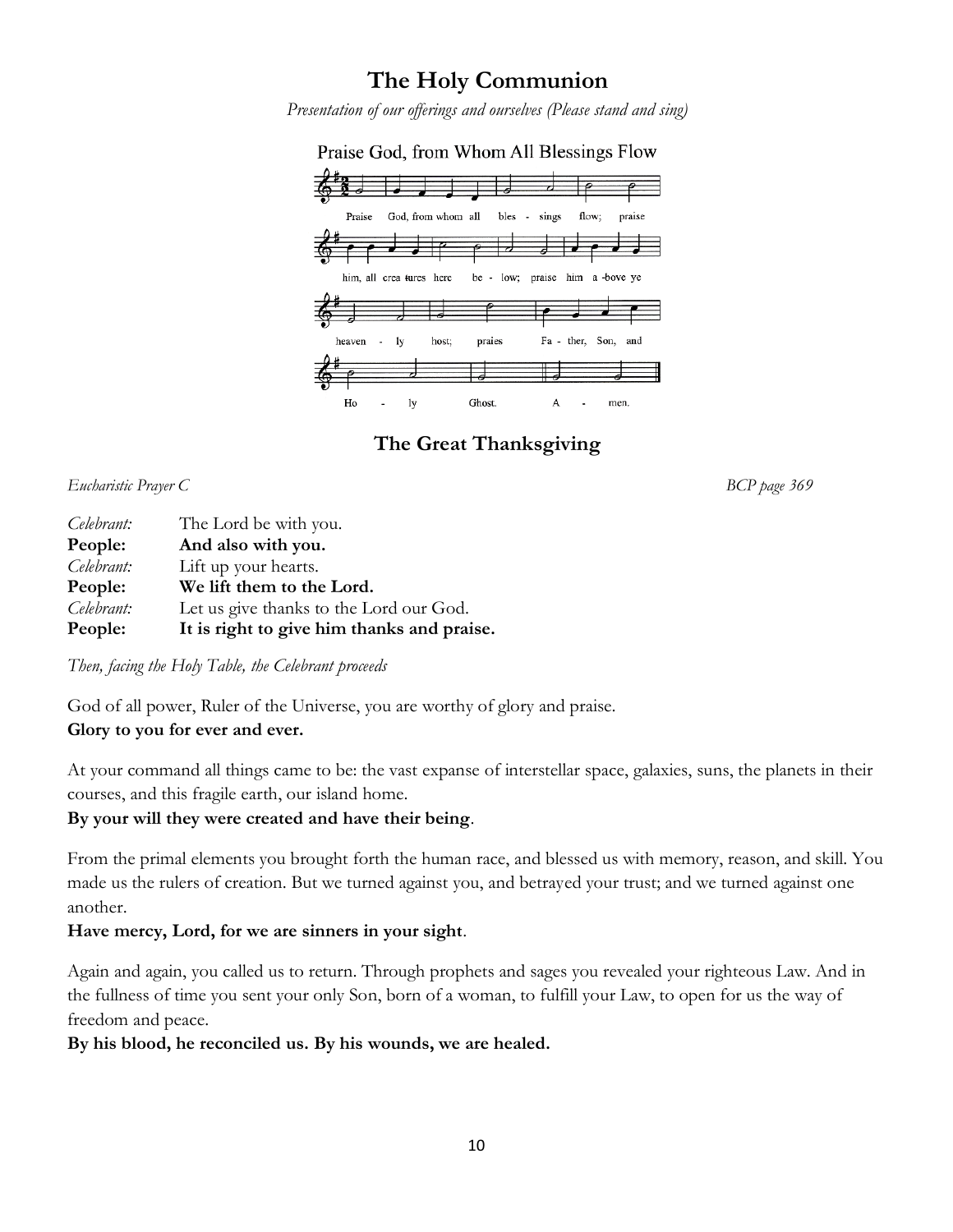And therefore we praise you, joining with the heavenly chorus, with prophets, apostles, and martyrs, and with all those in every generation who have looked to you in hope, to proclaim with them your glory, in their unending hymn:

#### *Celebrant and People*



## **S-129 The Hymnal 1982 Holy, Holy, Holy Lord** *Sanctus & Benedictus qui veni*

*Hymn permission used by Rite Song for congregational use.*

#### *The people stand or kneel. The Celebrant continues*

And so, Father, we who have been redeemed by him, and made a new people by water and the Spirit, now bring before you these gifts. Sanctify them by your Holy Spirit to be the Body and Blood of Jesus Christ our Lord. On the night he was betrayed he took bread, said the blessing, broke the bread, and gave it to his friends, and said, "Take, eat: This is my Body, which is given for you. Do this for the remembrance of me."

After supper, he took the cup of wine, gave thanks, and said, "Drink this, all of you: This is my Blood of the new Covenant, which is shed for you and for many for the forgiveness of sins. Whenever you drink it, do this for the remembrance of me."

Remembering now his work of redemption, and offering to you this sacrifice of thanksgiving,

#### *Celebrant and People* **We celebrate his death and resurrection, as we await the day of his coming.**

Lord God of our Fathers; God of Abraham, Isaac, and Jacob; God and Father of our Lord Jesus Christ: Open our eyes to see your hand at work in the world about us. Deliver us from the presumption of coming to this Table for solace only, and not for strength; for pardon only, and not for renewal. Let the grace of this Holy Communion make us one body, one spirit in Christ, that we may worthily serve the world in his name **Risen Lord, be known to us in the breaking of the Bread.**

Accept these prayers and praises, Father, through Jesus Christ our great High Priest, to whom, with you and the Holy Spirit, your Church gives honor, glory, and worship, from generation to generation. **AMEN.**

And now, as our Savior Christ hath taught us, we are bold to say,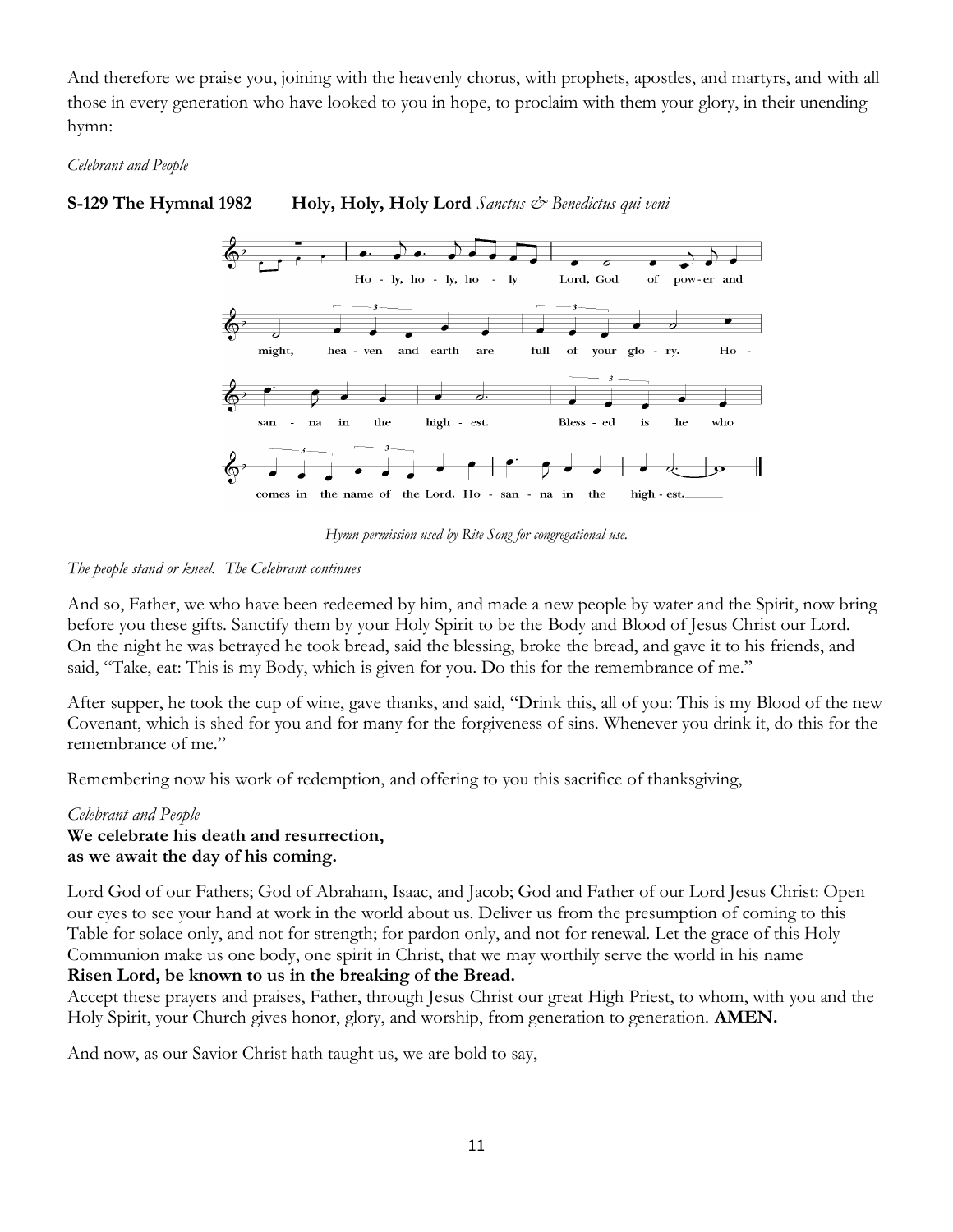### **The Lord's Prayer**

**Our Father who art in heaven, hallowed be thy name. Thy kingdom come, thy will be done, on earth as it is in heaven. Give us this day our daily bread. And forgive us our trespasses, as we forgive those who trespass against us. And lead us not into temptation but deliver us from evil. For thine is the kingdom, and the power and the glory forever and ever. Amen.**

#### **The Breaking of the Bread**

Alleluia. Christ our Passover is sacrificed for us; **People: Therefore, let us keep the feast. Alleluia.**

The Gifts of God for the People of God. Take them in remembrance that Christ died for you, and feed on him in your hearts by faith, with thanksgiving.

#### **The Communion of the People**

*All who seek God and are drawn to Christ are welcome to receive communion.*

#### **Spiritual Communion**

**In Union, dear Lord, with the faithful at every altar of your Church where your blessed Body and Blood are being offered to God, I desire to offer you praise and thanksgiving. I believe that you are truly present in the Holy Sacrament. And since I cannot now receive you sacramentally, I beseech you to come spiritually into my heart. I unite myself to you and embrace you with all the affections of my soul. Let me never be separated from you. Let me live and die in your love. Amen.**

### **Communion Hymn 482**

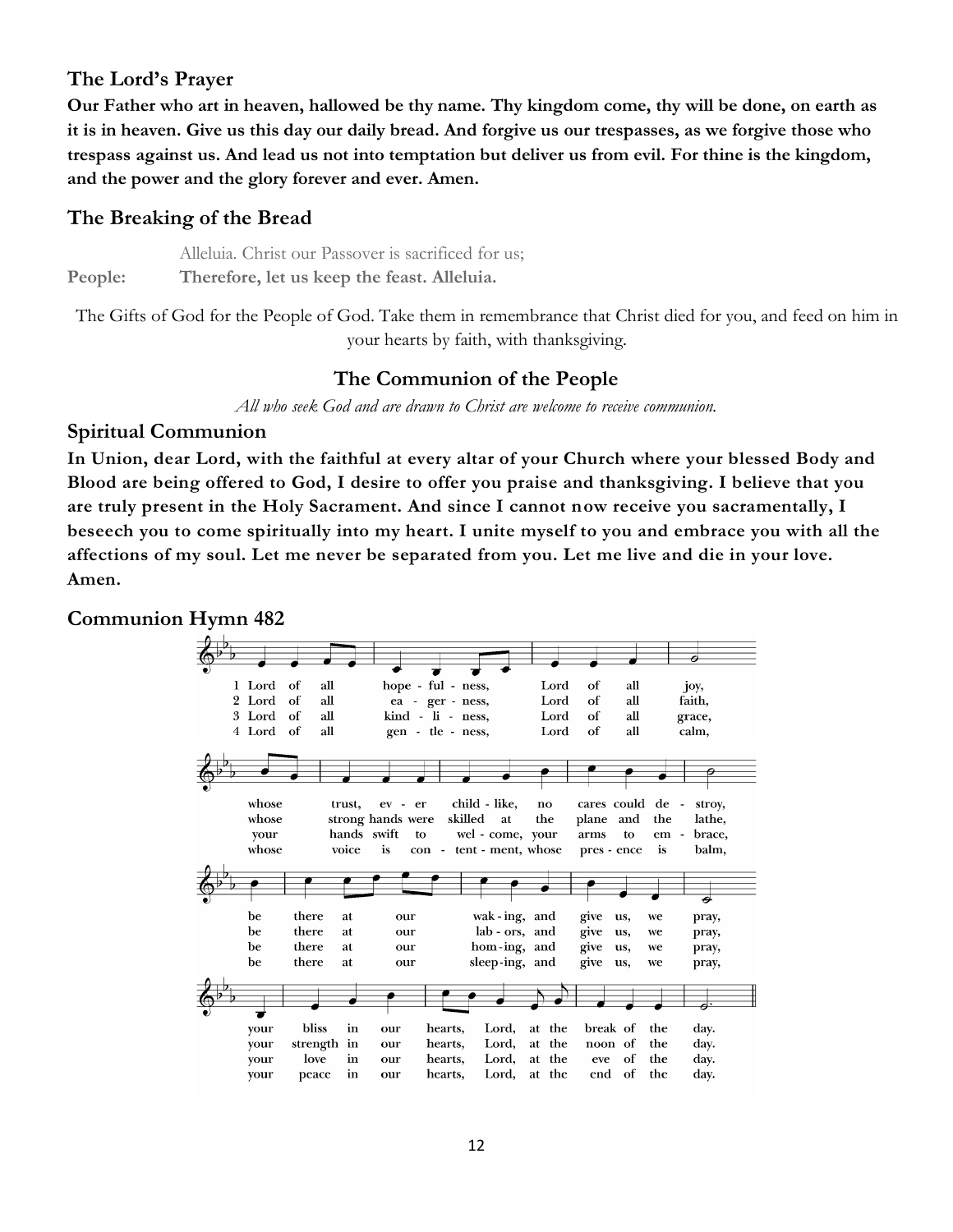### **Post Communion Prayer**

*Celebrant:* Let us pray.

**Almighty and everliving God, we thank you for feeding us with the spiritual food of the most precious Body and Blood of your Son our Savior Jesus Christ; and for assuring us in these holy mysteries that we are living members of the Body of your Son, and heirs of your eternal kingdom. And now, Father, send us out to do the work you have given us to do, to love and serve you as faithful witnesses of Christ our Lord. To him, to you, and to the Holy Spirit, be honor and glory, now and forever. Amen.**

#### **The Blessing**

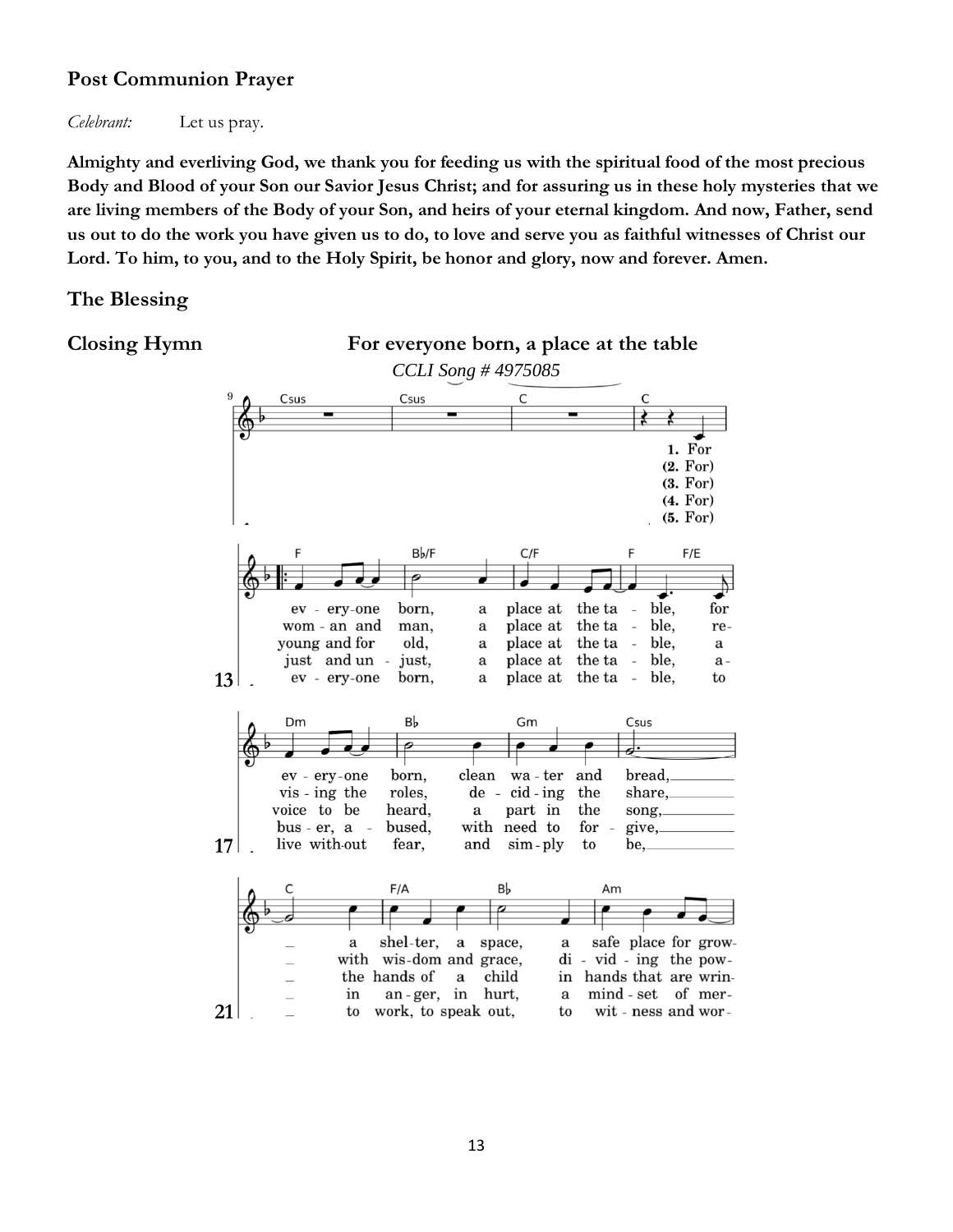